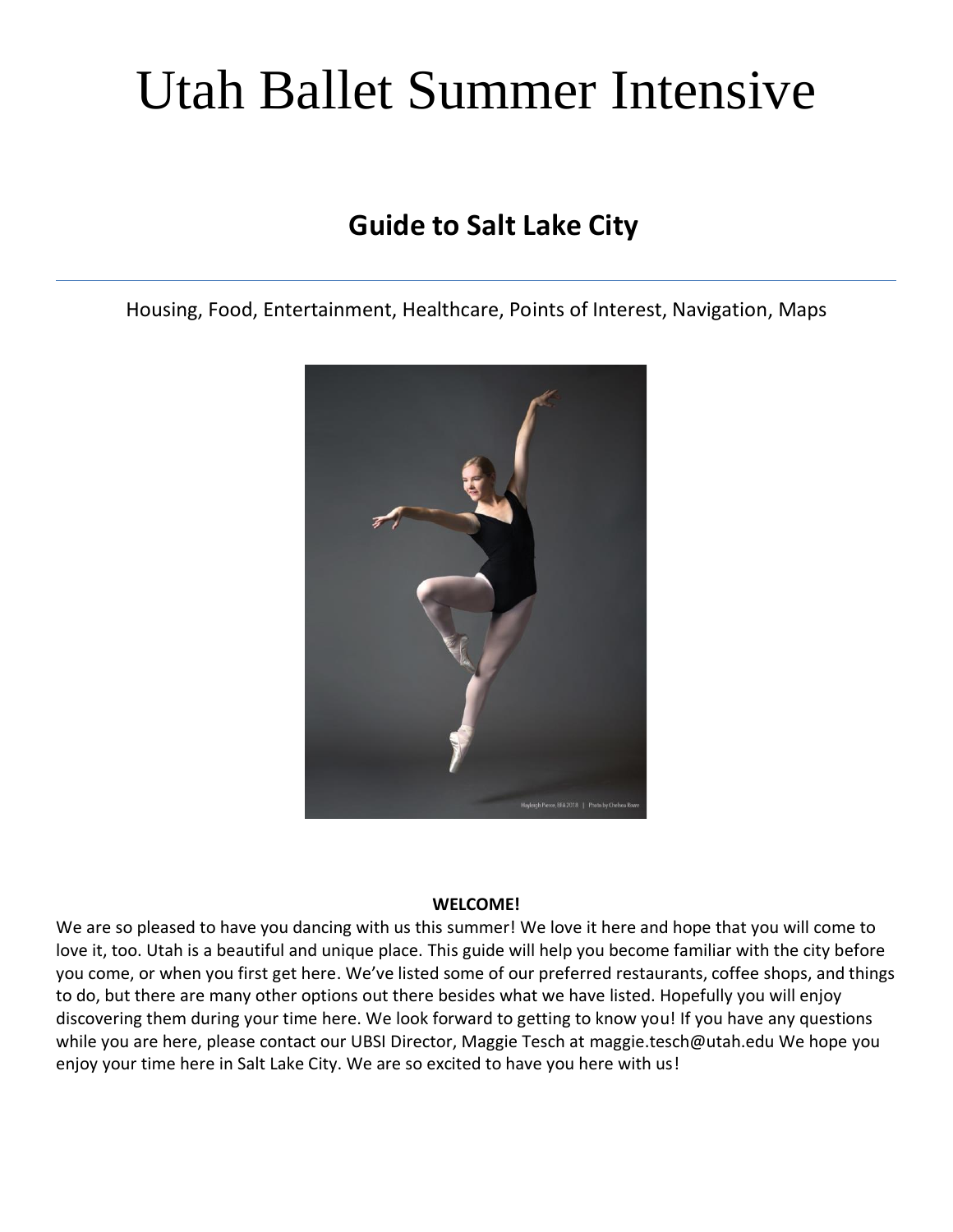

#### **Rehearsal & Performing Venues**

Capitol Theatre 50 West 200 South; Salt Lake City, UT 84101 Kingsbury Hall; University of Utah 1395 East Presidents Circle; Salt Lake City, UT 84112 Marriot Center for Dance; University of Utah 330 South 1500 East; Salt Lake City, UT 84112 Rose Wagner Performing Arts Center 138 West Broadway; Salt Lake City, UT 84111 Utah Opera 336 North 400 West; Salt Lake City, UT 84103 Val Browning Center for the Arts; Weber State University 1901 University Circle; Ogden, UT 84408

#### **About Salt Lake**

Salt Lake lies in a mountain valley, with the Wasatch Mountains to the east and north and the Oquirrh (pronounced "oaker") Mountains to the west. Once you become accustomed to which are which, it is very helpful in maintaining your sense of direction. The city is situated on land once covered by the prehistoric Lake Bonneville. This ancient lake existed within portions of Utah, Nevada, and Idaho, with an elevation rising from 4,200 feet to 5,200 feet (1,280 meters to 1,585 meters) at some points. The eastern and northern portions of the city are located on a series of terraces, or former beaches, which are known locally as "the benches." Salt Lake City has a local population of 186,440.

#### **Weather and Elevation**

Summers are hot, frequently reaching above 100°F (38°C), while winters are cold and snowy. However, winters are warmer than one would expect at this elevation and latitude, due to the Rocky Mountains to the east and north that usually block powerful polar highs from affecting the state during the winter. Temperatures rarely fall below 0°F (-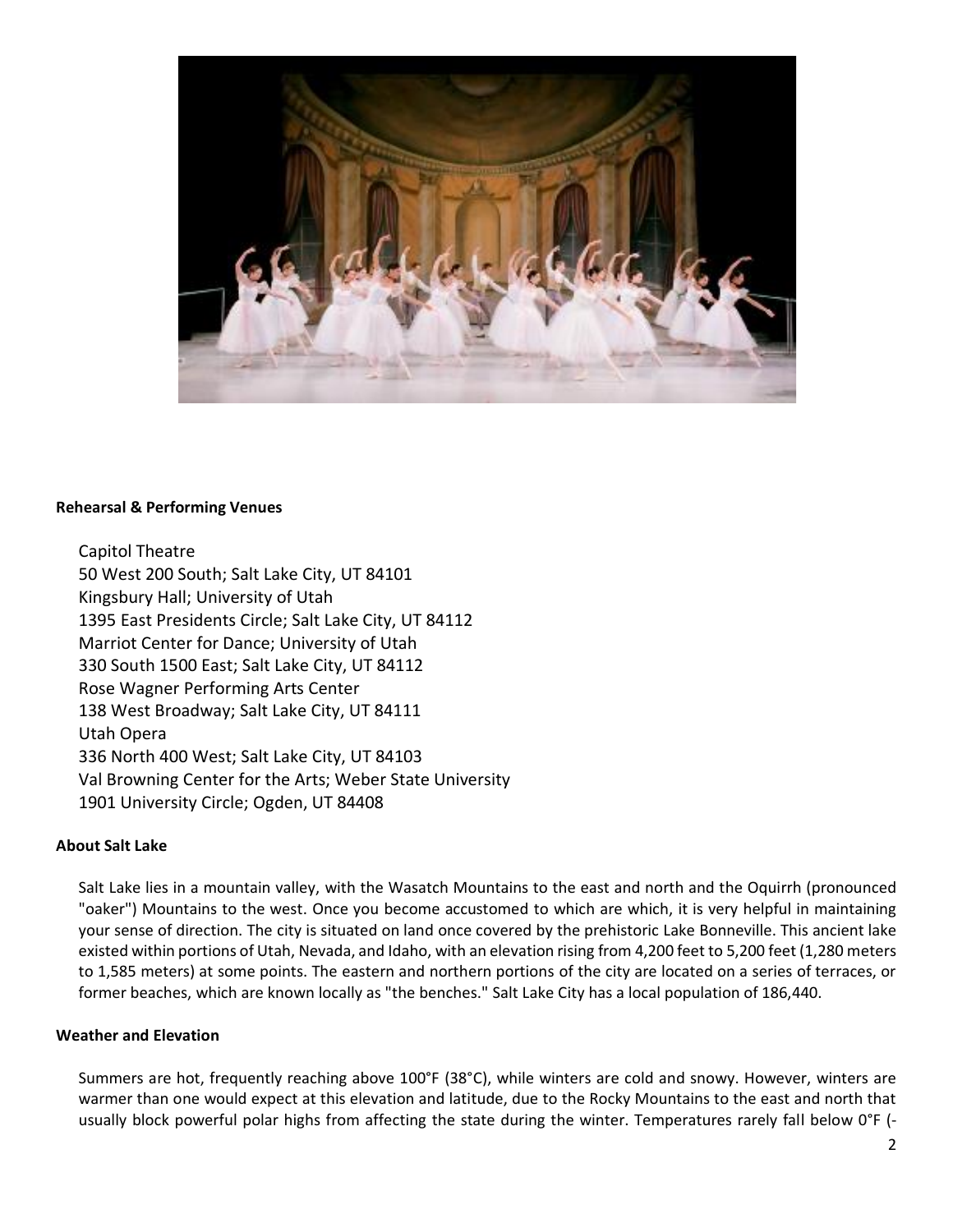18 °C), but frequently stay below freezing. Temperature inversions during winter can lead to thick overnight fog and daytime haze in the valley as cool air, moisture, and pollutants are trapped in the valley by surrounding mountains. Salt Lake's official elevation is 4,330 feet/1,320 meters above sea level. It is very dry and at a higher altitude than many people are used to. If you are coming from a lower elevation, you may notice a difference the first few weeks of dancing. Make sure you drink plenty of water, and even more during class and rehearsals.

#### **Understanding Salt Lake City's Grid System**

Utah's street naming and numbering system is based on a grid system with the Salt Lake Temple as the center of town. This system makes for some unique addresses. Although this can be very confusing and frustrating to someone who is unfamiliar with this system, it is actually a very efficient way of doing things. Here is an explanation of our roads so you may better find your way:

Temple Square is the "center" of town, and is bordered by North Temple to the North, South Temple to the South, West Temple to the west, and Main Street to the East. The intersection of South Temple and Main is considered grid point  $(0,0)$ .

From the center (grid point (0,0)), the streets are incremented by 100, and are named by the position relative to the center. The names of streets running North/South and positioned to the east of Main Street are named 200 East, 300 East, and so on. The same logic applies to the streets on the other 3 sides.



So, if you are looking for 300 South and 500 East, you know that the location will be 3 blocks south and 5 blocks east of the center of town.

Confusion comes in to play because the streets that run North/South are called either an "East" street or a "West" street. Remember, they are named after the positions relative to the center, and not the direction they run.

Also, residents tend to say "1st South" when they are referring to "100 South" and "5<sup>th</sup> East" when they are referring to "500 East". This gets interesting as you go "way south" and you need to refer to 100th South (Do you mean 100 South or 10000 South??) The way to tell here is the inclusion (or elimination) of the "th". 100th South is 10000 South. 100 South (note no "th") is 100 South or 1st South.

A few streets have names, notably Broadway, which would otherwise be 300 S, and State St, which would be 100 E. Another exception is in the Avenue's Neighborhood, where north-south streets are given letters of the alphabet, and east-west streets are numbered.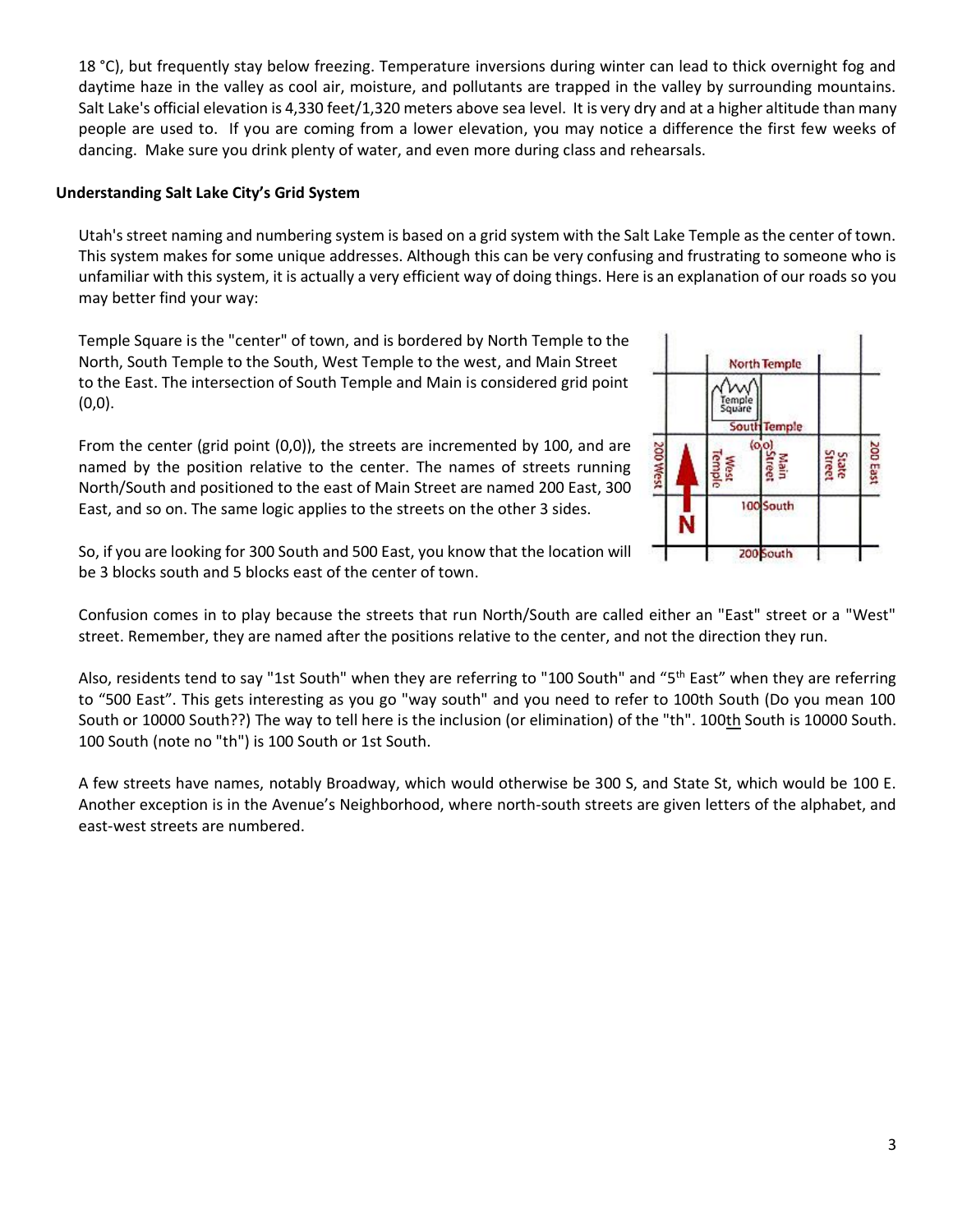#### **Salt Lake City Neighborhoods**



#### **Public Transportation**

Utah Transit Authority (UTA) provides over 100 bus routes throughout a 1,800 square-mile area. UTA also provides light-rail service called TRAX and airport transportation. A free fare zone is available downtown. For more information on public transportation, visit [www.rideutah.com.](http://www.rideutah.com/) Your Dorm Key and U of U ID will get you free access to trax for the summer and for year-round students.

#### **Car Sharing Programs**

Enterprise Rent-A-Car offers a car sharing program in your community that allows you to reserve a car by the hour under one all-inclusive price. This price includes fuel and damage/liability protection. Unlike a traditional rental, you only have to be 21 years old. Rates change depending on the time and day. Hourly rates start at \$4.75 and daily rates at \$75. This company is the most prevalent downtown. For more information, visit [www.enterprisecarshare.com.](http://www.enterprisecarshare.com/)

U-Haul provides you a car for hourly or daily rates as well, and you only pay for what you use. Rates are as low as \$4.95/hour plus mileage or \$62/day. All you need is a valid driver's license. For more information, visit [www.uhaulcarshare.com.](http://www.uhaulcarshare.com/)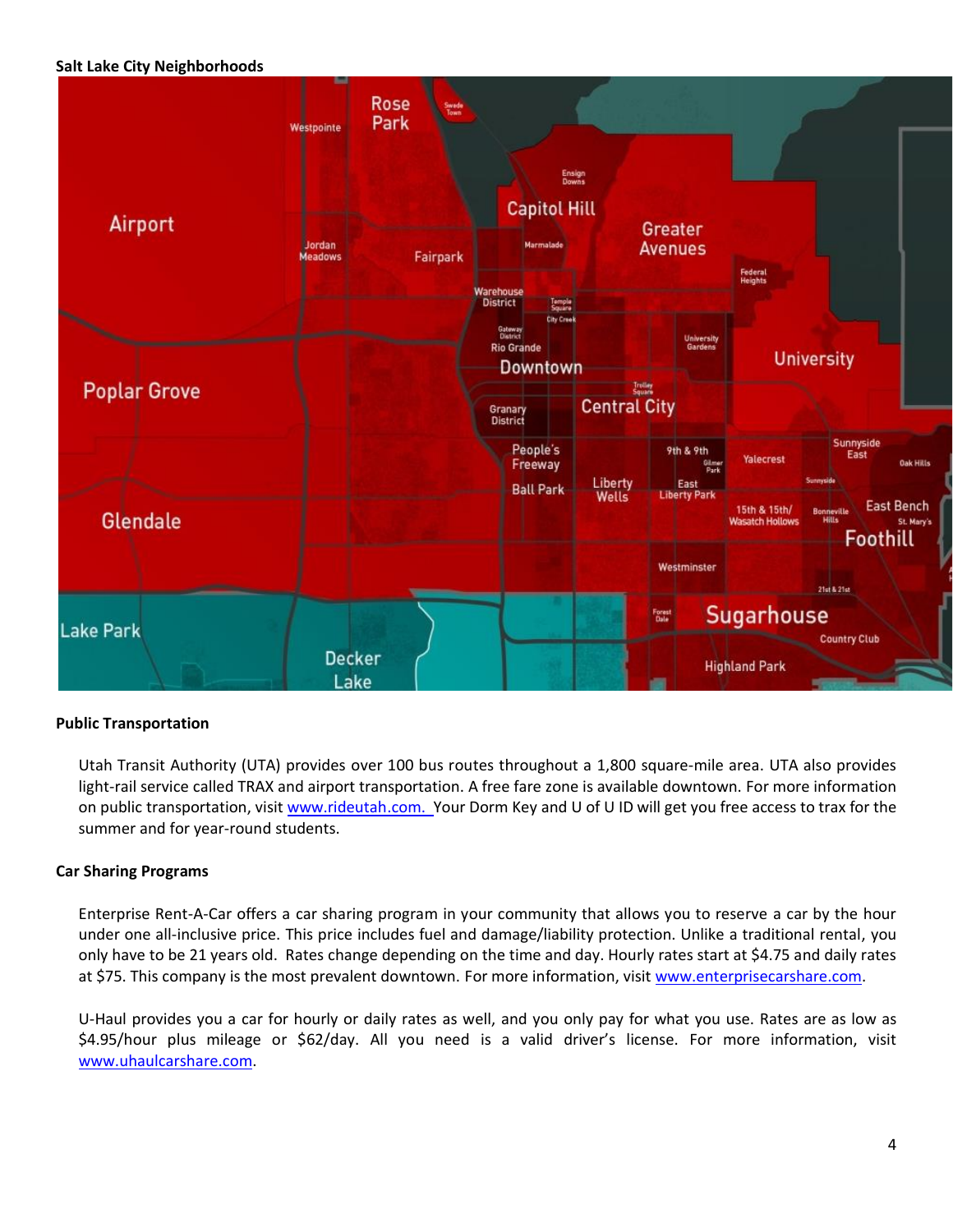# **Gyms**

 *BodyWise* 1400 Foothill Drive 20 SLC, 84108 (801) 583-0200 *24 Hour Fitness* 515 S 700 E, Salt Lake City, UT (801) 741-1124 *The Gym* 51 S Main St #308, Salt Lake City, UT (801) 656-2088

# **Yoga, Pilates, Gyrotonics**

*En Route Movement* Pilates, Gyrotonics 244 W 300 N #103, Salt Lake City, UT (801) 831-4391 enroutemovement.com *9 th and 9th Pilates* Pilates, Vinyasa Yoga 854 E 900 S, Salt Lake City, UT (801) 410-4180 [9thand9thpilates.com](http://maps.google.com/local_url?dq=9th+and+9th+Pilates+slc&q=http://9thand9thpilates.com/&ved=0CBAQ5AQ&sa=X&ei=xIcjU9-rIcGbiQKf0oHwBA&s=ANYYN7klRg8lwNjdcuwpZn86ULEtHPUHPw) *Salt Lake Power Yoga* 250 E Broadway, Salt Lake City, UT (801) 468-9642 · [saltlakepoweryoga.com](http://maps.google.com/local_url?dq=Salt+Lake+Power+Yoga,+East+Broadway,+Salt+Lake+City,+UT&q=http://www.saltlakepoweryoga.com/&ved=0CBQQ5AQ&sa=X&ei=b4gjU4aZOeGsiAKTz4CoDg&s=ANYYN7mJoh5s4OaJQtBntoHcW3TEDGV8-w) *Centered City Yoga* 926 E 900 S, Salt Lake City, UT (801) 521-9642 · [centeredcityyoga.com](http://maps.google.com/local_url?dq=dana+baptiste+yoga+kate+crews+slc&q=http://www.centeredcityyoga.com/&ved=0CBYQ5AQ&sa=X&ei=DYkjU_22NuOhiQK3zoDgAw&s=ANYYN7njUtjzFVC41kgH4skdsj_PYu-x6w) *Prana Yoga* 315 Trolley Square Salt Lake City, UT (801) 596-3325 [www.pranayogaslc.com](http://www.pranayogaslc.com/)

# **Massage**

*Knead a Massage* 1400 S Foothill Dr, Salt Lake City, Ut 84108 *Massage Envy* 655 E 400 S, Salt Lake City, UT (801) 433-5333 2236 S 1300 E, Salt Lake City, UT (801) 484-0223 [massageenvy.com](http://maps.google.com/local_url?dq=massage+envy+near+Salt+Lake+City,+UT&q=http://www.massageenvy.com/clinics/UT/Fourth-South.aspx&ved=0CFwQ5AQ&sa=X&ei=0IkjU-zJFYeyiQK264G4DQ&s=ANYYN7mZvD8sj9tG_EtihOzvpty2Ojm-zQ) *The Kura Door* 1136 E 3rd Ave, Salt Lake City, UT (801) 364-2400 *·* [thekuradoor.com](http://maps.google.com/local_url?dq=The+Kura+Door,+East+3rd+Avenue,+Salt+Lake+City,+UT&q=http://www.thekuradoor.com/&ved=0CBIQ5AQ&sa=X&ei=FoojU4CqFqmXiQLWw4DgBQ&s=ANYYN7n2OHcloMd0aC7AtZQr1Q1YumlkhQ) *Utah College of Massage Therapy* 25 S 300 E Salt Lake City, UT (801) 521-3330 [www.ucmt.com](http://www.ucmt.com/)

# **Physical Therapy**

*The Orthopedic Center* 590 Wakara Way Salt Lake City, Ut 84108

# **Hospitals/Healthcare/Chiropractic/Podiatrist**

*University of Utah Hospital* 50 N Medical Dr, Salt Lake City, UT 84132 *University of Utah Urgent Care* 50 N Medical Dr, Salt Lake City, UT 84132 *Intermountain Health Salt Lake Clinic 389 S 900 E* (385) 282-2000 *Intermountain Salt Lake InstaCare* 389 S 900 E (385) 282-2400 *Utah Sports & Wellness/Chiropractic***-**Mike Cerami 1550E 3300 S, Salt Lake City, UT *Mountain View Foot Clinic, LLC* Dr. Royal; Podiatrist, 617 E 3900 S; SLC, UT 84107 801-262-1172 *Planned Parenthood Salt Lake Clinic* 654 S 900 E (801) 322-5571

# **Nutritionist**

*Quantum Nature Care* Caley Steele; Holistic Nutritional Consulting, 447 W 4800 S; Salt Lake City, UT, 801- 263-2273; [http://www.quantumnaturecare.com](http://www.quantumnaturecare.com/)

# **Pharmacies**

*University of Utah Pharmacy* 1320 E 200 S, Salt Lake City, UT 84102 *Walgreens* 531 E 400 S (801) 478-0703 *Smith's Marketplace* 455 S 500 E (801)328-6033

# **Churches**

*Missio Dei Community Church* 510 W 200 N [missiodeislc.com](http://maps.google.com/local_url?dq=missio+dei+church+salt+lake+city&q=http://missiodeislc.com/&ved=0CA4Q5AQ&sa=X&ei=zoojU83jEaffiAKipIGgDA&s=ANYYN7mhatTAAJ-qJPkCgurl4xGGs5q4FA) *K2 the Church* 193 W 2100 S (801) 486-2240 · [k2thechurch.com](http://maps.google.com/local_url?dq=K2+church+slc&q=http://www.k2thechurch.com/&ved=0CBMQ5AQ&sa=X&ei=GosjU8-kKcStiQLp1YCQDA&s=ANYYN7m3B2O0vvcAaAvBFLgi015PAfapvw)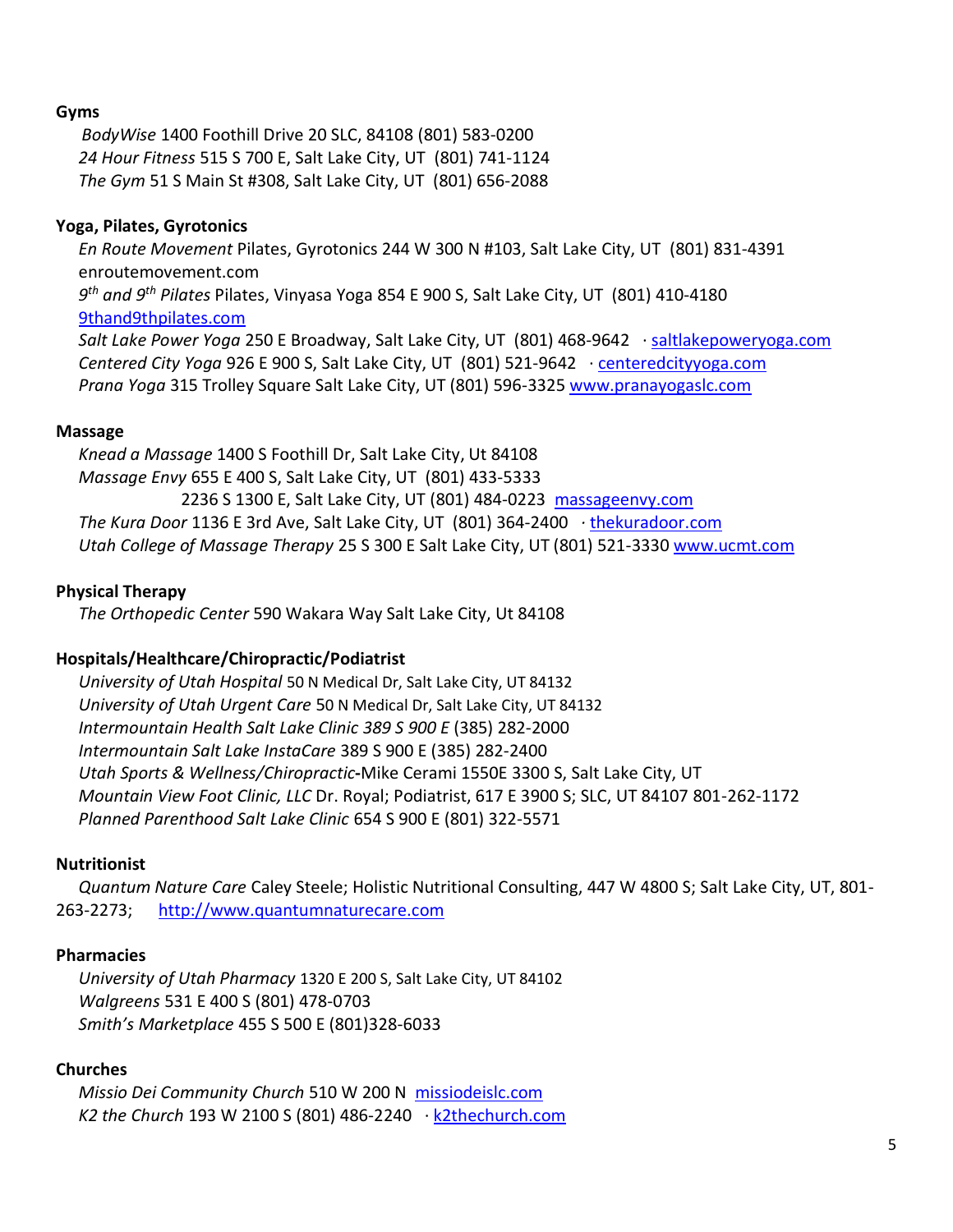*Cathedral of the Madeleine* 331 E South Temple (801) 328-8941 · [utcotm.org](http://maps.google.com/local_url?dq=catholic+church+slc&q=http://www.utcotm.org/&ved=0CFIQ5AQ&sa=X&ei=V4sjU8SbJYeZiQL_0YGwDA&s=ANYYN7nGfr1Kr34doCnxu1ME0vcbq1170Q) *Salt Lake Buddhist Temple* 211 W 100 S (801) 363-4742 · [slbuddhist.org](http://maps.google.com/local_url?dq=Buddhist+temple+slc&q=http://www.slbuddhist.org/&ved=0CEMQ5AQ&sa=X&ei=qosjU4u6HIeZiQL_0YGwDA&s=ANYYN7mTyPwxUDVz2b02nxE_ZZ9IpXIXUQ) *Salt Lake LDS Temple* 50 W North Temple (801) 240-2640 · [www.lds.org/locations](http://www.lds.org/locations) *St Paul's Episcopal Church* 261 S 900 E (801) 322-5869

#### **Restaurants**

# **Pizza**

*The Pie Underground* 1320 E 200 S (801) 582-5700 *Pizza Studio* 1332 S Foothill Drive (801) 410-4252 *Estes Pizza* 156 E 200 S (801) 363-2366 *Wasatch Pizza* 820 E 400 S (801) 466-7777 *Settebello* 260 S 200 W (801) 322-3557

# **Thai**

*Chanon Thai* 278 E 900 S (801) 532-1177 *Sawadee* 754 E South Temple St (801) 328-8424 *Thai Lotus* 212 E 500 S (801) 328-4401

# **Indian**

*Bombay House* 2731 Parleys Way (801) 581-0222 *Saffron Valley* 26 E St. (801) 201-3325 *Café Shambala* 382 4th Ave (801) 364-8558 (Tibetan) *Himalayan Kitchen* 360 S State (801) 328-2077

#### **Sushi**

*Takashi* 18 W Market St (801) 519-9595 *Hi Sushi* 1400 S Foothill Drive (801) 906-8320

# **American/Italian**

*The Dodo* 1355 E 2100 S (801) 486-2473 *Tucci's Cucina Italiana* 515 S 700 E (801) 533-9111 *Eva's* 317 S Main St (801) 359-8447 *Café Niche* 779 E Broadway (801) 433-3380 *Salt Lake Pizza and Pasta* 1030 E 2100 S (801) 484-1804

#### **Mexican**

*Red Iguana* 736 W North Temple (801) 322-1489 *Red Iguana 2* 866 W South Temple (801) 214-6050 *Café Rio* 532 E 400 S (801) 924-3800 *Frida Bistro* 545 W 700 S (801) 983-6692 *Chipoltle Mexican Grill* 1011 2100 S (801) 467-1311

# **Lunch within walking distance of the U of U**

# **Coffee Shops**

*Coffee Garden* 254 S Main St and 9th &9th *Salt Lake Coffee Roasters* 320 E 400 S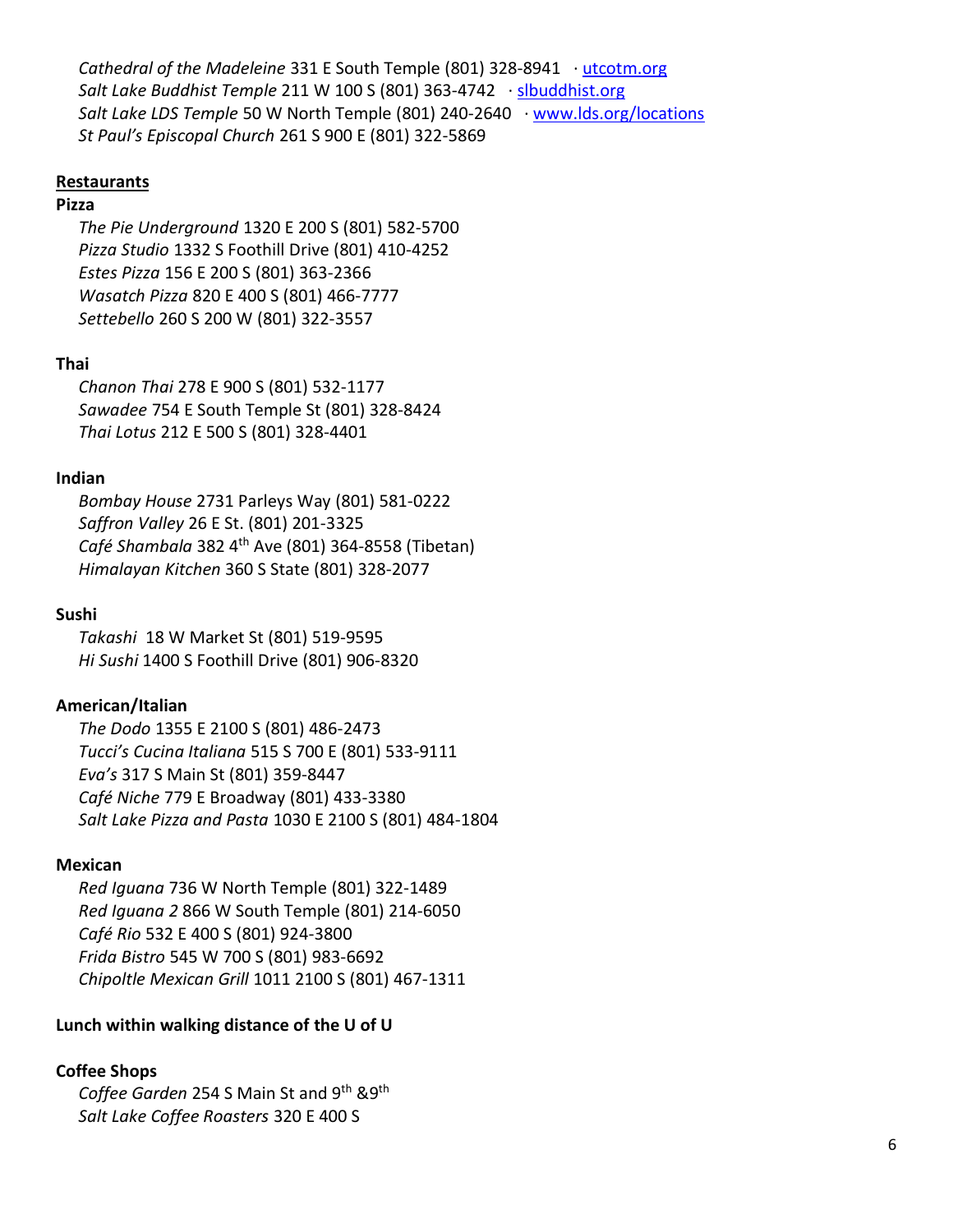# **Grocery Stores**

*Smith's Marketplace* 455 S 500 E (downtown), 402 6<sup>th</sup> Ave (Avenues) *Whole Foods* 544 S 700 E *Trader Joe's* 634 E 400 S *Sprouts* 216 S 700 E

# **Entertainment**

**Shopping**

*City Creek Center* 50 S Main St *Gateway Mall* Megaplex Theatres, IMAX, Barnes and Noble, Dicks Sporting Goods 400 W 100 S *9 th and 9th District* Tower Theater, Shopping, Restaurants 900 E 900 S

# **Movie Theaters**

*Broadway Centre Cinemas* 111 East Broadway (801) 321-0310 Foreign and Indie films *Century 16* 125 East 3300 South (801) 486-9652

*Cinemark Sugarhouse Movies 10* (Dollar Theater) 2227 S. Highland Dr. Salt Lake City, UT 84106 (801) 466- 3699

*Tower Theater* 876 E 900 S (801) 321-0310 Independent and classic films, as well as DVD rentals *Megaplex Theatres* The Gateway 165 South Rio Grande St (801) 304-4636

# **Music Festivals**

*Twilight Concert Series at Pioneer Park* July and August 300 S 300 W *Red Butte Garden Concert Series* June-September 300 Wakara Way [www.redbuttegarden.org/concerts](http://www.redbuttegarden.org/concerts) *Deer Valley Music Festival* July and August. 2250 Deer Valley Drive S., Park City, UT [www.deervalleymusicfestival.org/concerts](http://www.deervalleymusicfestival.org/concerts)

*Salt Lake City Jazz Festival* September The Gallivan Center [www.slcjazzfestival.org](http://www.slcjazzfestival.org/)

# **Art, Film, and Cultural Festivals**

*Utah Arts Festival* June 26-29 Library Square 200 E 400 S [www.uaf.org](http://www.uaf.org/) *Utah Pride Festival* Late May/early June [www.utahpridefestival.org](http://www.utahpridefestival.org/) *Sundance Film Festival* January/February Park City, UT [www.sundance.org/festival/](http://www.sundance.org/festival/) *Kimball Arts Festival* August 1-3 Park City, U[T www.parkcitykimballartsfestival.org](http://www.parkcitykimballartsfestival.org/)

# **Museums and Organizations of Interest**

*Salt Lake Public Library* 210 East 400 South (801) 524-8200 *The Leonardo UT Science and Technology Museum* 209 East 500 South (801)531-9800 *Natural History Museum of Utah* 301 Wakara Way (801)581-4303 *Utah Museum of Fine Arts* 410 Campus Center Drive (801)581-7332 *Utah Museum of Contemporary Art* 20 S West Temple (801)328-4201 *Salt Lake Film Society* <http://saltlakefilmsociety.org/>111 E 300 S *Tracy Aviary* 600 W 900 S [www.tracyaviary.org](http://www.tracyaviary.org/) *Utah Hogle Zoo* 2600 E Sunnyside Ave [www.hoglezoo.org](http://www.hoglezoo.org/) *Clark Planetarium and IMAX* 110 S 400 W [www.clarkplanetarium.org](http://www.clarkplanetarium.org/)

# **Farmers Markets**

*Saturday Farmer's Market* June-October Saturday Mornings 8am-2pm Pioneer Park 300 S 300 W